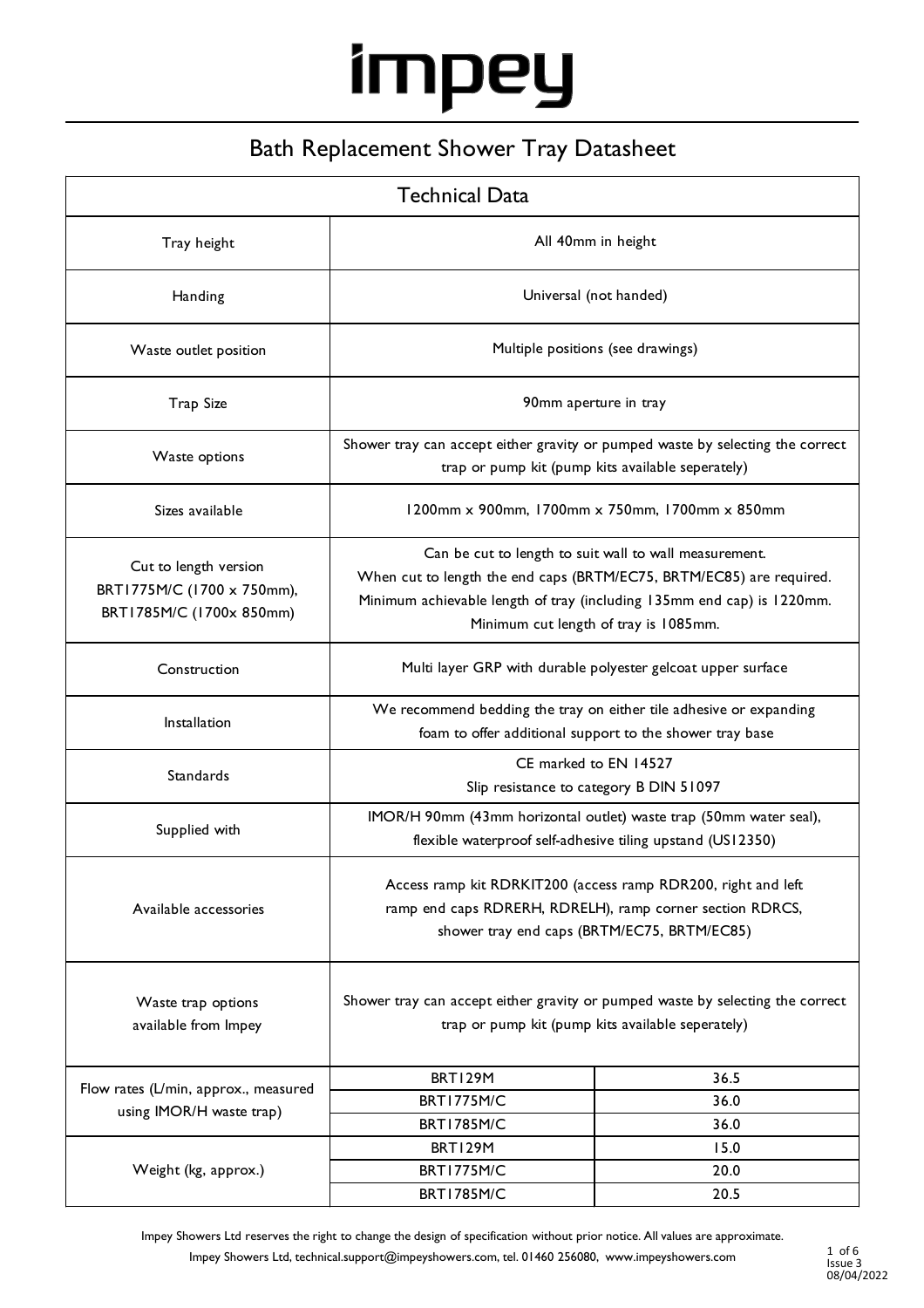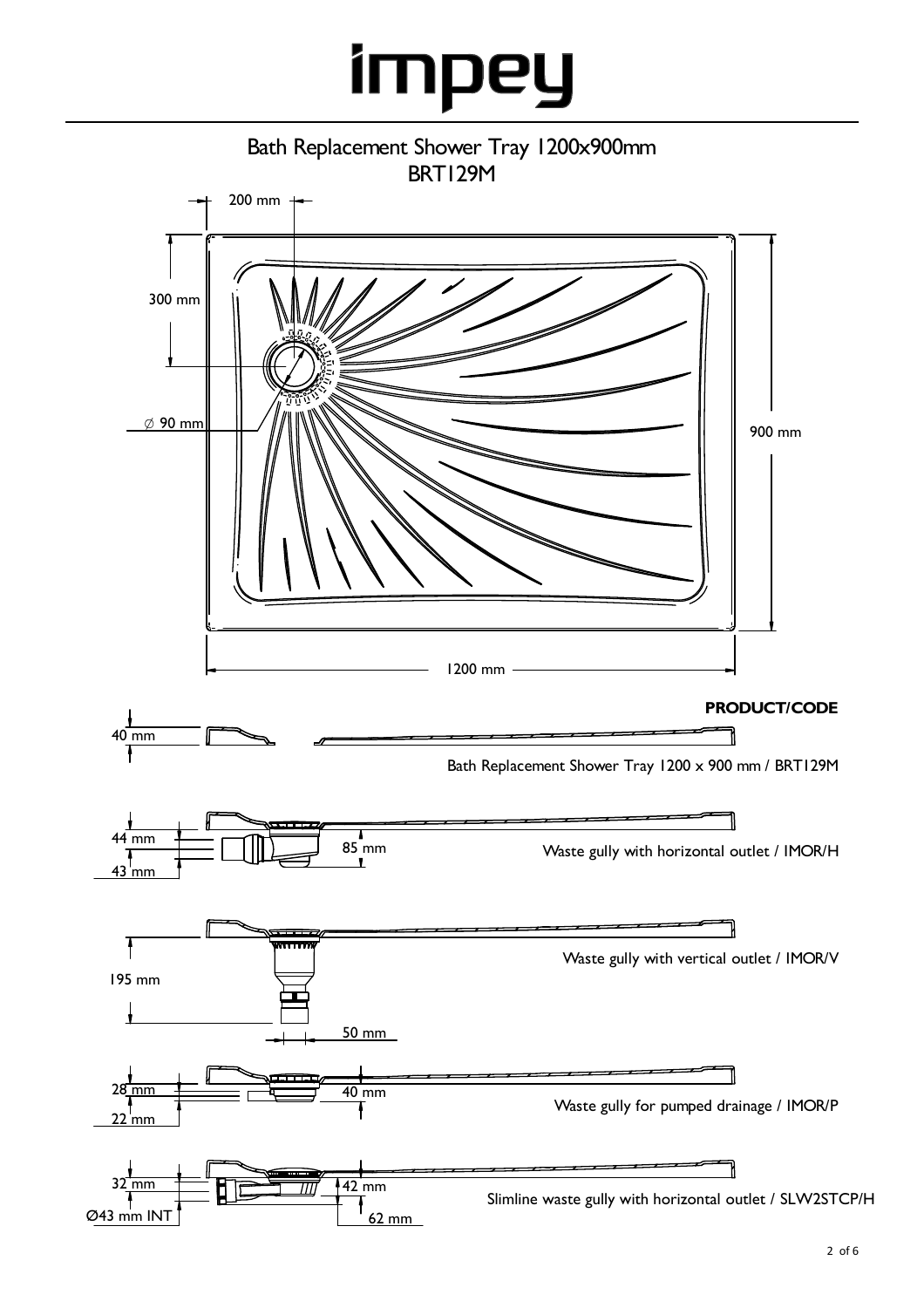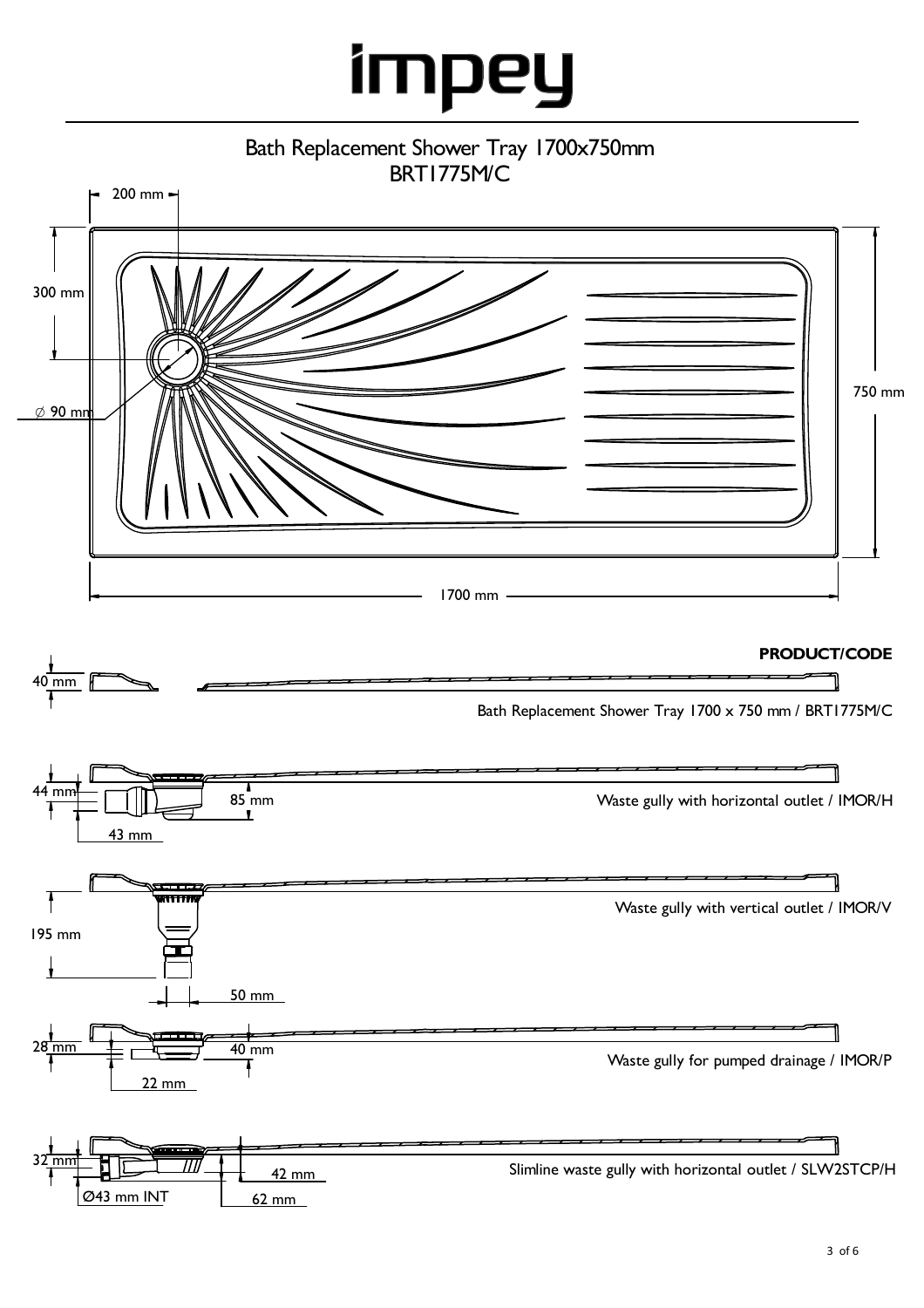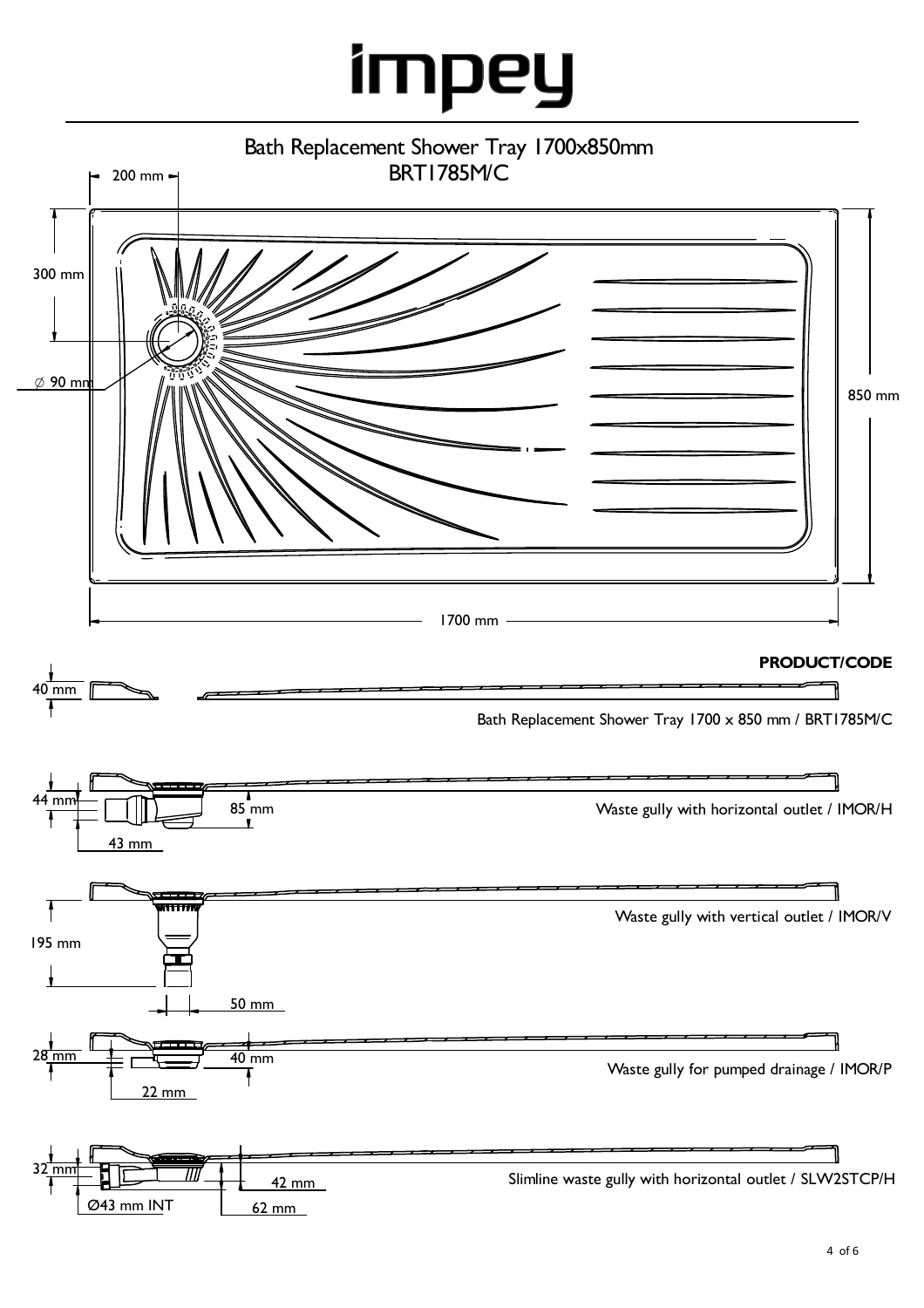Bath Replacement Shower Tray Accessories